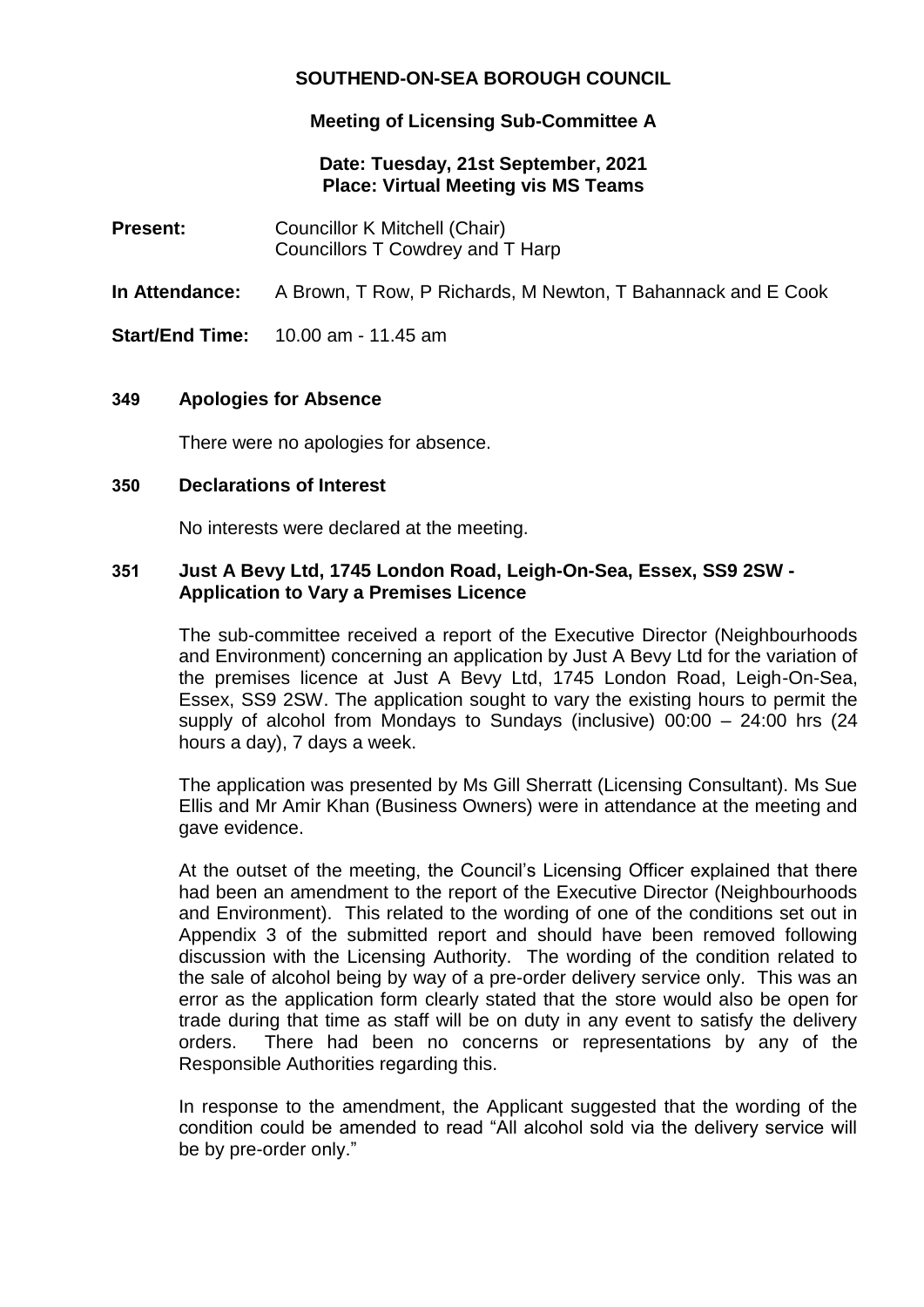The sub-committee noted that representations to this application had been received from the Council's Environmental Health Team, but these representations were withdrawn following discussions with the Applicants and the imposition of appropriate measures should the application be granted. These were set out in Appendix 4 to the report of the Executive Director (Neighbourhoods and Environment).

4 (four) representations were received from local residents, objecting to the application. 2 (two) of the objectors, namely Mr Harvey and Ms Sivalingamrajah attended the meeting and gave evidence. Their objections/representations related to two of the licensing objectives, namely the prevention of crime and disorder and the prevention of public nuisance. The objectors' concerns are summarised as primarily being the potential for crime and disorder and anti-social behaviour from intoxicated persons, including drugs, congregating in the area at all hours, particularly in the church nearby and the car park in close proximity to the premises. The extension to the hours sought to sell alcohol would attract more undesirable people to the area and may encourage excessive drinking and the problem associated with it. The ability of the police to deal with such matters, whilst already being overstretched, was also raised.

Whilst acknowledging the concerns of the residents, the sub-committee noted that the premises had been operating as a convenience store 24 hours daily with a delivery service since March 2020, albeit with a restriction limiting the sale of alcohol off the premises to between 07:00 hrs to 23:00 hrs daily. There had been no reports of any such incidents nor complaints regarding the premises during this time. The sub-committee was also mindful that there had been no evidence submitted to support these concerns nor that any such incidents could be attributed to the premises. The sub-committee was informed that the owners of the business had extensive experience in managing other premises that were licensed to sell alcohol 24 hours daily and no complaints or concerns had been made against them. Additionally, each of the Responsible Authorities are experts in their respective field (paragraph 9.12 of the Revised Guidance issued under section 182 of the Licensing Act 2003 refers). The Police had not raised any objection to the application and Environmental Health had withdrawn their representation on the basis that a condition had been agreed with the Applicants should the application be granted. Furthermore, a key protection for the community where problems associated with the licensing objectives occur, was the possibility of reviewing the licence.

The sub-committee noted the layout of the premises and how the orders for the delivery service would be collated for delivery. It was evident from the plan submitted with the application that the location of the office area and storeroom were not illustrated. The sub-committee therefore requested that a revised plan of the premises be submitted illustrating clearly the area to be licensed including the location of the CCTV cameras and fire extinguishers etc., any other rooms associated with the business and, in accordance with the Regulations made under the Licensing Act 2003, the following details:

(a) the extent of the boundary of the building, if relevant, and any external and internal walls of the building and, if different, the perimeter of the premises; (b) the location of points of access to and egress from the premises; and (c) if different from (b) above, the location of escape routes from the premises.